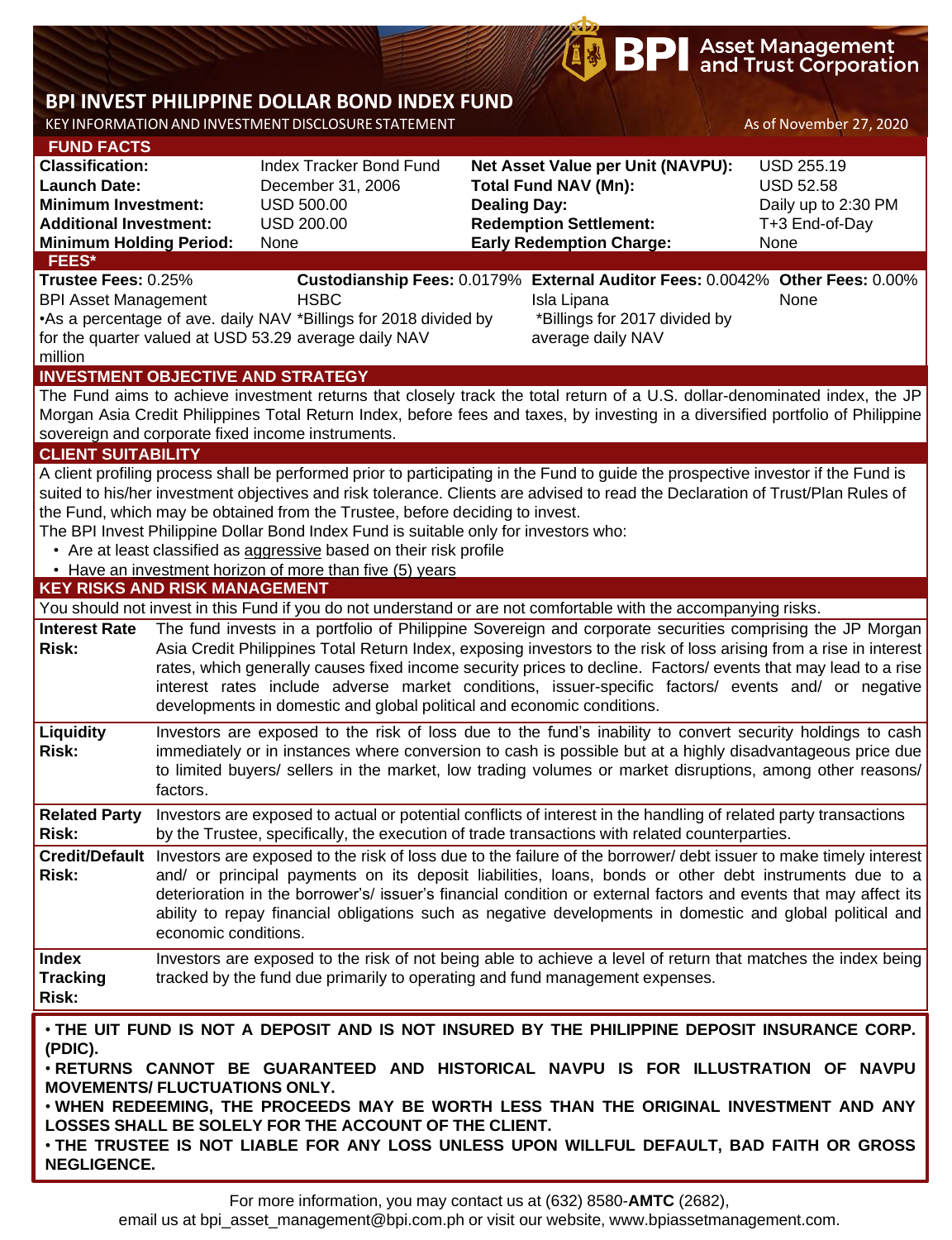### **FUND PERFORMANCE AND STATISTICS AS OF NOVEMBER 27, 2020**

(Purely for reference purposes and is not a guarantee of future results)



\*Benchmark is the JP Morgan Asia Credit Philippines Total Return Index

| <b>CUMULATIVE PERFORMANCE (%) 1</b>    |      |       |         |      |       |                   |
|----------------------------------------|------|-------|---------|------|-------|-------------------|
|                                        | 1 mo | 3 mo  | 6 mo    | 1YR  | 3YRS  | S.I. <sup>2</sup> |
| <b>Fund</b>                            | 1.13 | 2.29  | 5.03    | 6.92 | 19.90 | 155.19            |
| <b>Benchmark</b>                       | 1.26 | 2.25  | 5.35    | 7.18 | 21.14 | 169.66            |
| <b>ANNUALIZED PERFORMANCE (%) 1</b>    |      |       |         |      |       |                   |
|                                        | 1YR  | 2YRS  | 3YRS    | 4YRS | 5YRS  | S.I.              |
| <b>Fund</b>                            | 6.92 | 10.70 | 6.24    | 5.94 | 5.47  | 6.96              |
| <b>Benchmark</b>                       | 7.18 | 11.24 | 6.60    | 6.32 | 5.90  | 7.39              |
| <b>CALENDAR YEAR PERFORMANCE (%) 1</b> |      |       |         |      |       |                   |
|                                        | YTD  | 2019  | 2018    | 2017 | 2016  | 2015              |
| Fund                                   | 6.53 | 13.27 | $-0.73$ | 5.85 | 2.96  | 3.41              |
| <b>Benchmark</b>                       | 6.80 | 13.95 | $-0.61$ | 6.36 | 3.53  | 3.97              |

| <b>NAVPU over the past 12 months</b>   |        |
|----------------------------------------|--------|
| Highest                                | 255.19 |
| Lowest                                 | 230.22 |
| <b>STATISTICS</b>                      |        |
| <b>Weighted Ave Duration (Yrs)</b>     | 7.393  |
| Volatility, Past 1 Year (%) 3          | 9.04   |
| Port. Weighted Yield to Maturity (%)   | 2.560  |
| <b>Current Number of Holdings</b>      | 65     |
| Tracking Error (3-Yr) <sup>4</sup> (%) | 0.48   |

<sup>1</sup>Returns are net of fees.

<sup>2</sup>Since Inception

<sup>3</sup>Measures the degree to which the Fund fluctuates vis-à-vis its average return over a period of time.

<sup>4</sup>Measure of deviation between the Fund's return and benchmark returns. A lower number means the Fund's return is closely aligned with the benchmark. 5 Includes accrued income, investment securities purchased, accrued expenses, etc.

\*Declaration of Trust is available upon request through branch of account.

| <b>PORTFOLIO COMPOSITION</b>                        |                | <b>TOP TEN HOLDINGS</b> |                 |           |
|-----------------------------------------------------|----------------|-------------------------|-----------------|-----------|
| <b>Allocation</b>                                   | % of Fund      | <b>Name</b>             | <b>Maturity</b> | % of Fund |
| Government                                          | 57.53          | <b>RoP Bonds</b>        | 2/2/2030        |           |
| Corporates                                          | 40.43          | <b>RoP Bonds</b>        | 10/23/2034      |           |
| Cash                                                | 0.19           |                         |                 | 5.32      |
| Time deposits and money market                      | 1.18           | <b>RoP Bonds</b>        | 1/14/2031       | 4.94      |
| Other receivables – net of liabilities <sup>5</sup> | 0.67           | <b>RoP Bonds</b>        | 1/20/2040       | 4.80      |
| <b>Maturity Profile</b>                             |                | <b>RoP Bonds</b>        | 2/2/2042        | 4.33      |
| Cash and Less than 1 Year                           | 2.91           | <b>RoP Bonds</b>        | 2/1/2028        | 4.31      |
| Between 1 and 3 Years                               | 12.95          | <b>RoP</b> Bonds        | 3/1/2041        | 4.01      |
| Between 3 and 5 Years                               | 23.81          | <b>RoP Bonds</b>        | 3/16/2025       | 3.89      |
| Between 5 and 7 Years                               | 7.53           | <b>RoP Bonds</b>        | 1/21/2024       | 3.18      |
| Between 7 and 10 Years                              | 19.59<br>33.20 | <b>RoP</b> Bonds        | 1/13/2037       | 3.01      |
| More than 10 Years                                  |                |                         |                 |           |

#### **RELATED PARTY TRANSACTIONS\***

The Fund has investments and trade transactions with BPI Asset Management and Trust Corporation (BPI AMTC):

Ayala Corporation – USD 0.97 million, AC Energy – USD 0.93 million, Bank of the Philippine Islands – USD 0.62 million, Globe Telecom – USD 0.59 million, Manila Water Company, Inc. – USD 0.40 million

Investments in the said outlets were approved by the BPI AMTC's Board of Directors. Likewise, all related party transactions are conducted on an arm's length and best execution basis and within established limits.

\* Related party in accordance with BPI AMTC's internal policy.